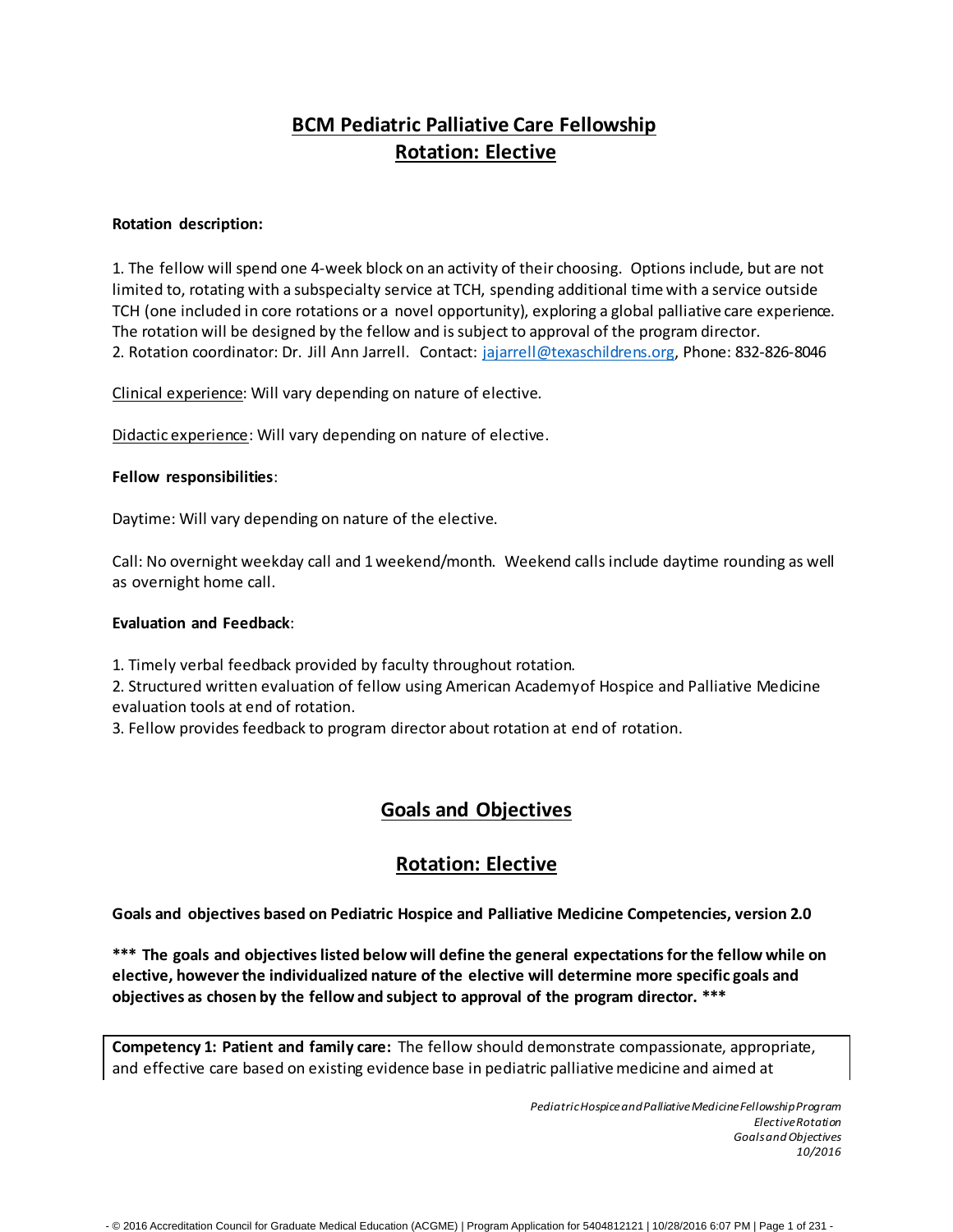maximizing the well-being and quality of life for patients with chronic, complex, and/or life-threatening conditions and their families. The fellow should provide care in collaboration with other subspecialists and within an interdisciplinary team.

**Objectives**: At the completion of this rotation, the palliative care fellow will be able to:

1. Obtain a comprehensive history and exam including:

- A. Goals of care and advance care planning
- B. Detailed symptom history
- C. Psychosocial and spiritual history
- D. Functional assessment
- E. Quality of life assessment
- F. Developmental age of the child

2. Formulate a complete care plan utilizing evidence -based palliativemedicine and including all members of an interdisciplinary team.

A. Use both pharmacologic and non-pharmacologic pain management interventions

B. Assess and manage non-pain symptoms including nausea, vomiting, constipation, fatigue, depression, anxiety, dyspnea, delirium, and pruritus.

C. Understand and address the interplay between physical symptoms and psychosocial and spiritual distress.

D. Assess and manage psychosocial and spiritual distress in the patient and family.

3. Demonstrate effective coordination of patient care, both from within an interdisciplinary palliative care team, with other palliative care providers including hospice teams, and in collaboration with colleagues outside of palliative care.

4. Describe the way in which physicians outside of palliative care approach care for patients with palliative care needs.

5. Identify key elements of care provided by other services that could be integrated into palliative care.

6. Identify elements of palliative care that may be able to benefit providers from other services as they care for patients.

**Competency 2: Medical knowledge:** The fellow should demonstrate knowledge about established and evolving biomedical, clinical, population, and social-behavioral sciences relevant to the care of patients with life-threatening conditions and to their families, and relate this knowledge to the hospice and palliative care practice.

**Objectives:** At the completion of thisrotation, the palliative care fellow will be able to:

1. Describe the scope and practice of other key pediatric subspecialties as they relate to palliative care. A. Unique features of suffering for patients, families, and care providers in the care of children with life-threatening conditions.

> *PediatricHospiceandPalliativeMedicineFellowshipProgram ElectiveRotation GoalsandObjectives 10/2016*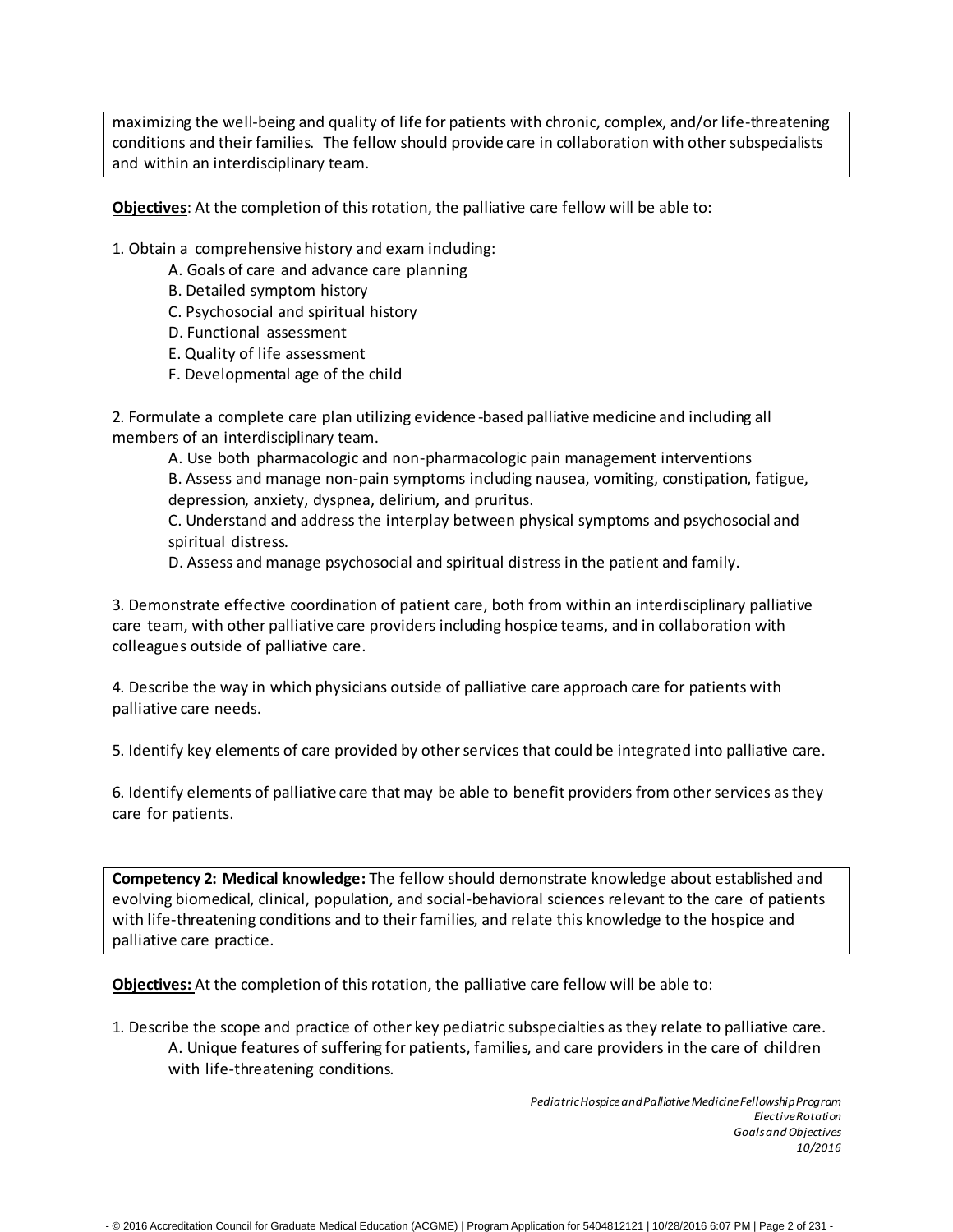B. Unique features in caring for pediatric patients in regard to physiology, vulnerabilities, development, and decision-making.

2. Recognize and describe the management of pediatric life -threatening conditions including epidemiology, evaluation, prognosis, treatment, and patterns of progression.

A. Identify common diagnostic and treatment methods in the initial evaluation and ongoing management of pediatric life-threatening conditions.

B. Identify signs of advanced disease in pediatric life-threatening conditions.

3. Apply knowledge gained from providers in other specialties to the care of palliative care patients. A. Utilize knowledge from oncology, pulmonology, neonatology, and other fields to enhance ability to treat suffering in patients with a diverse range of conditions.

**Competency 3: Practice-based learning and improvement:** The fellow should be able to investigate, evaluate, and continuously improve personal practices in caring for patients and families and appraise and assimilate scientific evidence relative to palliative care.

**Objectives**: At the completion of thisrotation, the palliative care fellow will be able to:

1. Utilize elective choice as a means to enhance education in areas of knowledge gaps or explore o ther areas of interest.

2. Utilize self-evaluation and feedback from interdisciplinary team to appraise his/her performance and continually improve.

3. Integrates knowledge gained and begins to serve as educatorfortrainees and other healthcare professionals.

4. Identify knowledge gaps in the course of providing patient care and cultivate the habit of continuous inquiry to expand one's knowledge base.

5. Develop competencies as an educator.

A. Recognize the importance of assessing learning needs in initiating a teaching encounter.

B. Reflect on the benefits and drawbacks of alternative approaches to teaching and the role of different teaching techniques to address skills, knowledge, and attitudes.

C. Show respect toward learners and teachers, including children and families.

D. Demonstrate the ability to supervise clinical trainees (e.g., medical students, residents, other healthcare professionals) and effectively give constructive feedback.

**Competency 4: Interpersonal and communication skills:** The fellow should be able to demonstrate interpersonal and communication skills that result in effective relationship building, information exchange, emotional support, shared decision making, and collaboration wi th patients, patients' families, and professional associates.

> *PediatricHospiceandPalliativeMedicineFellowshipProgram ElectiveRotation GoalsandObjectives 10/2016*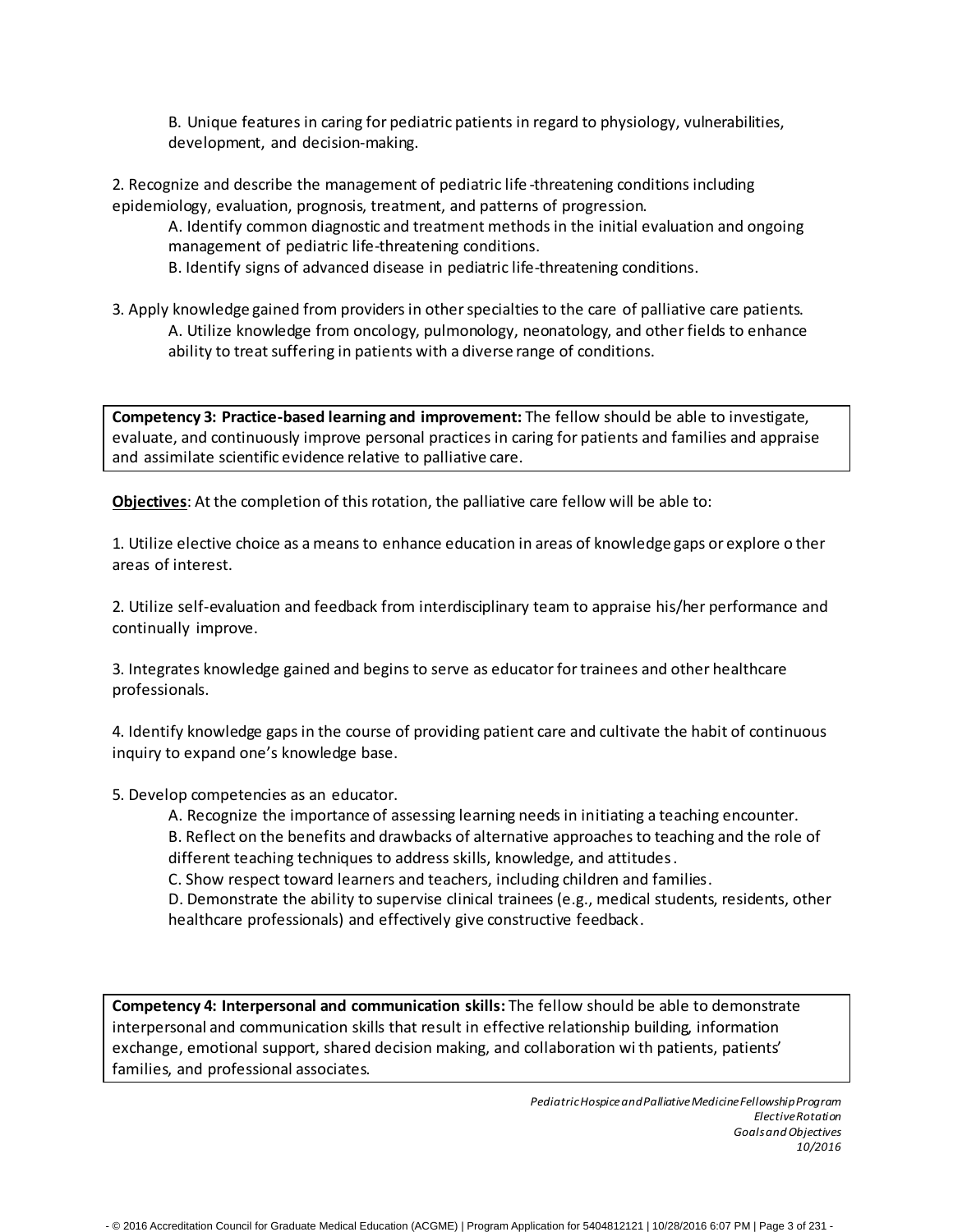**Objectives**: At the completion of thisrotation, the palliative care fellow will be able to:

1. Initiate informed, relationship-centered dialogues about care.

A. Assess patient and family wishes regarding the amount of information they wish to receive and the extent to which they want and are able to participate in clinical decision-making. B. Assess the developmental level and cognitive understanding of the patient and appropriately include the patient in medical discussions and decision making.

C. Assess patients' and family members' decision-making capacity.

D. Assess patients' and familymembers' strengths and limitations of understanding and communication.

2. Further develop professional communication skills through interactions with medical providers outside of palliative medicine.

3. Demonstrate knowledge of the unique language of hospice and palliativemedicine, effectively use this language in conversation, and begin to educate others in palliative medicine terminology.

**Competency 5: Professionalism:** The fellow should be able to demonstrate a commitment to carrying out professional responsibilities, awareness of his or her role in reducing suffering and enhancing quality of life, adherence to ethical principles, sensitivityto a diverse patient population, and appropriate selfreflection.

**Objectives**: At the completion of this rotation, the palliative care fellow will be able to:

1. Demonstrate care that shows respectful attention to age/developmental stage, gender, sexual orientation, culture, religion/spirituality, disability, and family interactions.

2. Demonstrate ability to conduct consultation with other healthcare providers in a professional manner.

3. Demonstrate ability to balance the needs of patients, families, and team members with one's own need forself-care.

4. Recognize his/herown limits and ask forhelp when needed.

5. Demonstrate accountability and ownership in interactions with patients, families, and colleagues.

**Competency 6: Systems-based practice:** The fellow should be able to demonstrate an awareness of and responsiveness to the larger context and system of health care, including hospice and other community based services for patients and families, and the ability to effectively call on system resources to provide high-quality care.

**Objectives**: At the completion of thisrotation, the palliative care fellow will be able to:

- © 2016 Accreditation Council for Graduate Medical Education (ACGME) | Program Application for 5404812121 | 10/28/2016 6:07 PM | Page 4 of 231 -